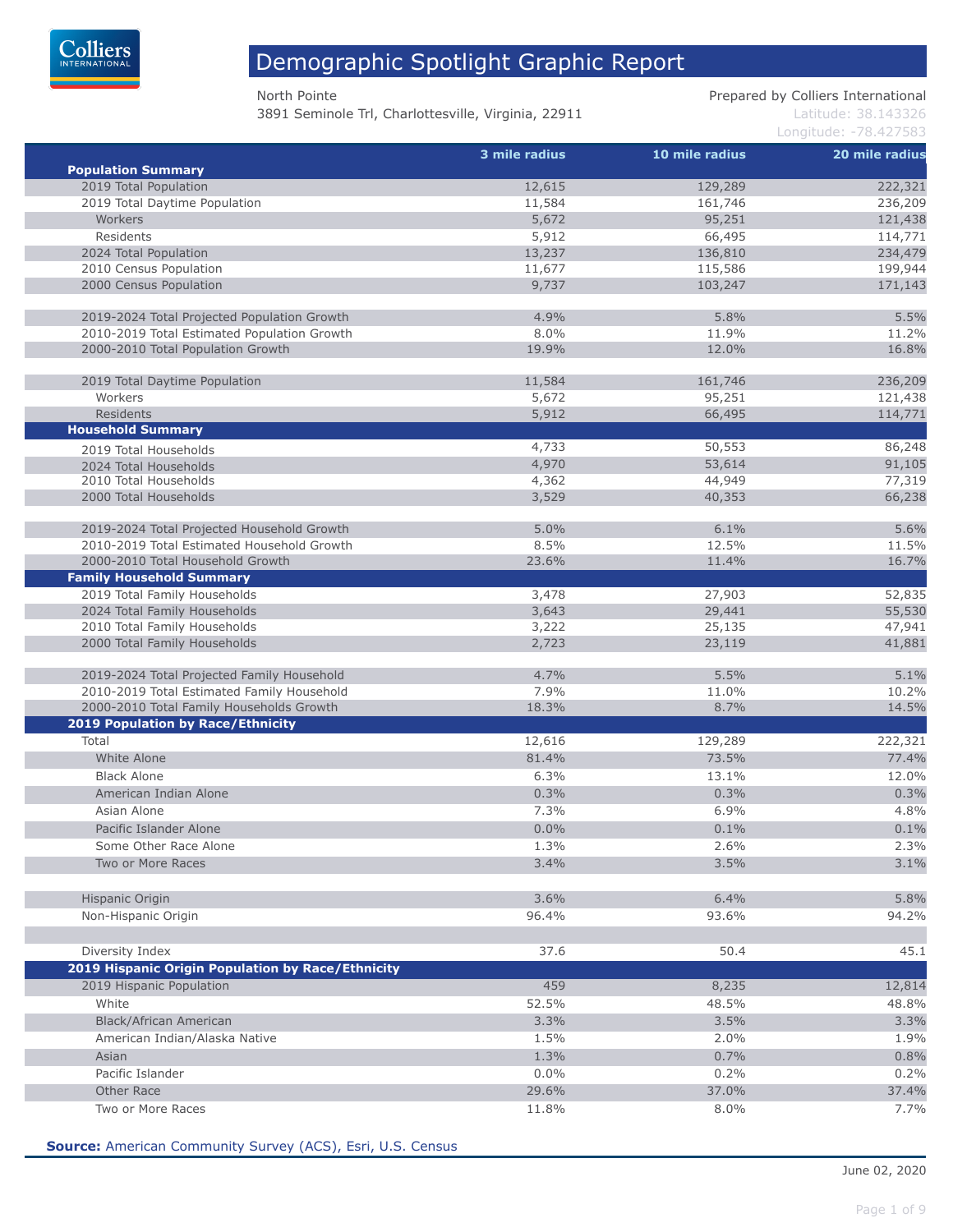

3891 Seminole Trl, Charlottesville, Virginia, 22911 Latitude: 38.143326

North Pointe **Prepared by Colliers International** 

|                                       | 3 mile radius | 10 mile radius | 20 mile radius |
|---------------------------------------|---------------|----------------|----------------|
| <b>2019 Population by Sex</b>         |               |                |                |
| <b>Total Population</b>               | 12,615        | 129,289        | 222,321        |
| Male Population                       | 47.9%         | 48.1%          | 48.2%          |
| Female Population                     | 52.1%         | 51.9%          | 51.8%          |
| 2019 Households by Income             |               |                |                |
| <b>Total Households</b>               | 4,733         | 50,553         | 86,248         |
| $<$ \$15,000                          | 3.4%          | 10.7%          | 9.0%           |
| $$15,000 - $24,999$                   | 3.3%          | 8.2%           | 7.8%           |
| $$25,000 - $34,999$                   | 5.0%          | 8.8%           | 8.3%           |
| \$35,000 - \$49,999                   | 9.0%          | 10.1%          | 10.9%          |
| \$50,000 - \$74,999                   | 17.1%         | 16.6%          | 17.4%          |
| \$75,000 - \$99,999                   | 16.3%         | 12.4%          | 12.8%          |
| $$100,000 - $149,999$                 | 25.8%         | 17.1%          | 17.4%          |
| $$150,000 - $199,999$                 | 12.1%         | 8.0%           | 8.4%           |
| $$200,000+$                           | 8.1%          | 8.0%           | 8.0%           |
| Average Household Income              | \$109,320     | \$93,412       | \$95,223       |
| Median Household Income               | \$92,413      | \$66,430       | \$68,509       |
| 2019 Households by Type               |               |                |                |
| <b>Total Households</b>               | 4,733         | 50,553         | 86,248         |
| Family Households                     | 73.5%         | 55.2%          | 61.3%          |
| Non-Family Households                 | 26.5%         | 44.8%          | 38.7%          |
| 2019 Population 15+ by Marital Status |               |                |                |
| Total                                 | 10,061        | 109,521        | 185,985        |
| <b>Never Married</b>                  | 23.2%         | 41.8%          | 36.0%          |
| Married                               | 61.8%         | 44.6%          | 49.8%          |
| Widowed                               | 5.1%          | 4.8%           | 5.2%           |
| Divorced                              | 9.9%          | 8.7%           | 9.0%           |
| <b>Households by Type Details</b>     |               |                |                |
| 2019 Total Households (Esri)          | 4,733         | 50,553         | 86,248         |
| Households with 1 Person              | 21.8%         | 30.6%          | 27.5%          |
| Households with 2+ People             | 78.2%         | 69.4%          | 72.5%          |
| Family Households                     | 73.9%         | 55.9%          | 62.0%          |
| Husband-wife Families                 | 60.9%         | 42.2%          | 48.0%          |
| With Related Children                 | 31.1%         | 17.9%          | 20.1%          |
| Other Family (No Spouse Present)      | 13.0%         | 13.7%          | 14.0%          |
|                                       |               |                |                |
| Other Family with Male Householder    | 3.1%          | 3.3%           | 3.6%           |
| With Related Children                 | 1.7%          | 1.8%           | 2.1%           |
| Other Family with Female Householder  | 9.9%          | 10.5%          | 10.4%          |
| With Related Children                 | 6.9%          | 6.9%           | 6.7%           |
| Nonfamily Households                  | 4.4%          | 13.5%          | 10.5%          |
| All Households with Children          | 40.1%         | 26.9%          | 29.2%          |
| Multigenerational Households          | 2.9%          | 2.6%           | 2.9%           |
| Unmarried Partner Households          | 4.7%          | 6.2%           | 6.2%           |
| Male-female                           | 4.1%          | 5.5%           | 5.5%           |
| Same-sex                              | 0.5%          | 0.7%           | 0.8%           |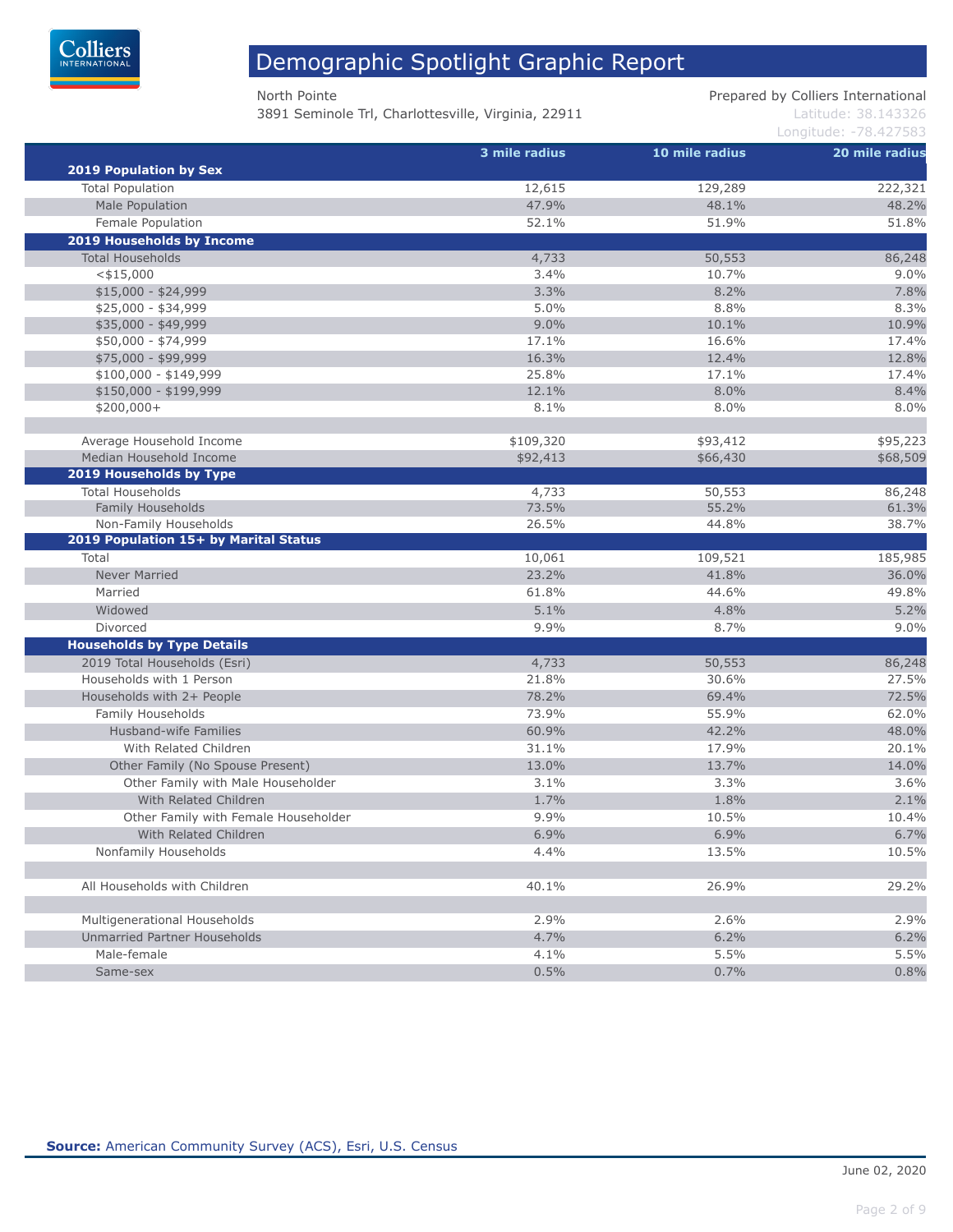

3891 Seminole Trl, Charlottesville, Virginia, 22911 Latitude: 38.143326

North Pointe **Prepared by Colliers International** 

| <b>Household Size</b>                         | 3 mile radius | 10 mile radius | 20 mile radius |  |
|-----------------------------------------------|---------------|----------------|----------------|--|
| 2010 Average Household Size                   | 2.7           | 2.4            | 2.4            |  |
| 2019 Average Household Size                   | 2.7           | 2.4            | 2.5            |  |
| 2024 Average Household Size                   | 2.7           | 2.4            | 2.5            |  |
| 2010 Average Family Size                      | 3.1           | 3.0            | 3.0            |  |
| 2019 Average Family Size                      | 3.1           | 3.0            | 3.0            |  |
| 2024 Average Family Size                      | 3.1           | 3.0            | 3.0            |  |
| Poverty Status (ACS 2013-2017)                |               |                |                |  |
| Households Below the Poverty Level            | 5.5%          | 13.1%          | 11.1%          |  |
| Households at or Above the Poverty Level      | 94.6%         | 86.9%          | 88.9%          |  |
| Married Couple Families below Poverty Level   | 0.4%          | 1.2%           | 1.3%           |  |
| <b>2019 Population by Age</b>                 |               |                |                |  |
| Total                                         | 12,615        | 129,288        | 222,321        |  |
| $0 - 4$                                       | 5.5%          | 5.0%           | 5.2%           |  |
| $5 - 9$                                       | 6.8%          | 5.0%           | 5.4%           |  |
| $10 - 14$                                     | 8.0%          | 5.2%           | 5.8%           |  |
| $15 - 24$                                     | 11.6%         | 20.8%          | 16.8%          |  |
| $25 - 34$                                     | 10.0%         | 14.8%          | 13.6%          |  |
| $35 - 44$                                     | 12.4%         | 11.5%          | 12.0%          |  |
| $45 - 54$                                     | 15.5%         | 10.7%          | 11.7%          |  |
| $55 - 64$                                     | 15.1%         | 11.5%          | 12.8%          |  |
| $65 - 74$                                     | 9.3%          | 8.5%           | 9.5%           |  |
| $75 - 84$                                     | 4.2%          | 4.5%           | 5.0%           |  |
| $85 +$                                        | 1.7%          | 2.4%           | 2.2%           |  |
| $18 +$                                        | 75.1%         | 81.8%          | 80.5%          |  |
| 2019 Median Age                               | 41.8          | 34.3           | 37.6           |  |
| 2019 Population 25+ by Educational Attainment |               |                |                |  |
| Total                                         | 8,597         | 82,567         | 148,677        |  |
| Less than 9th Grade                           | 3.1%          | 3.3%           | 3.8%           |  |
| 9th - 12th Grade, No Diploma                  | 5.6%          | 4.4%           | 5.3%           |  |
| High School Graduate                          | 13.1%         | 16.0%          | 17.9%          |  |
| <b>GED/Alternative Credential</b>             | 1.8%          | 3.0%           | 3.4%           |  |
| Some College, No Degree                       | 16.0%         | 16.0%          | 16.4%          |  |
| Associate Degree                              | 6.5%          | 5.2%           | 6.1%           |  |
| Bachelor's Degree                             | 29.1%         | 25.5%          | 23.8%          |  |
| Graduate/Professional Degree                  | 24.8%         | 26.8%          | 23.1%          |  |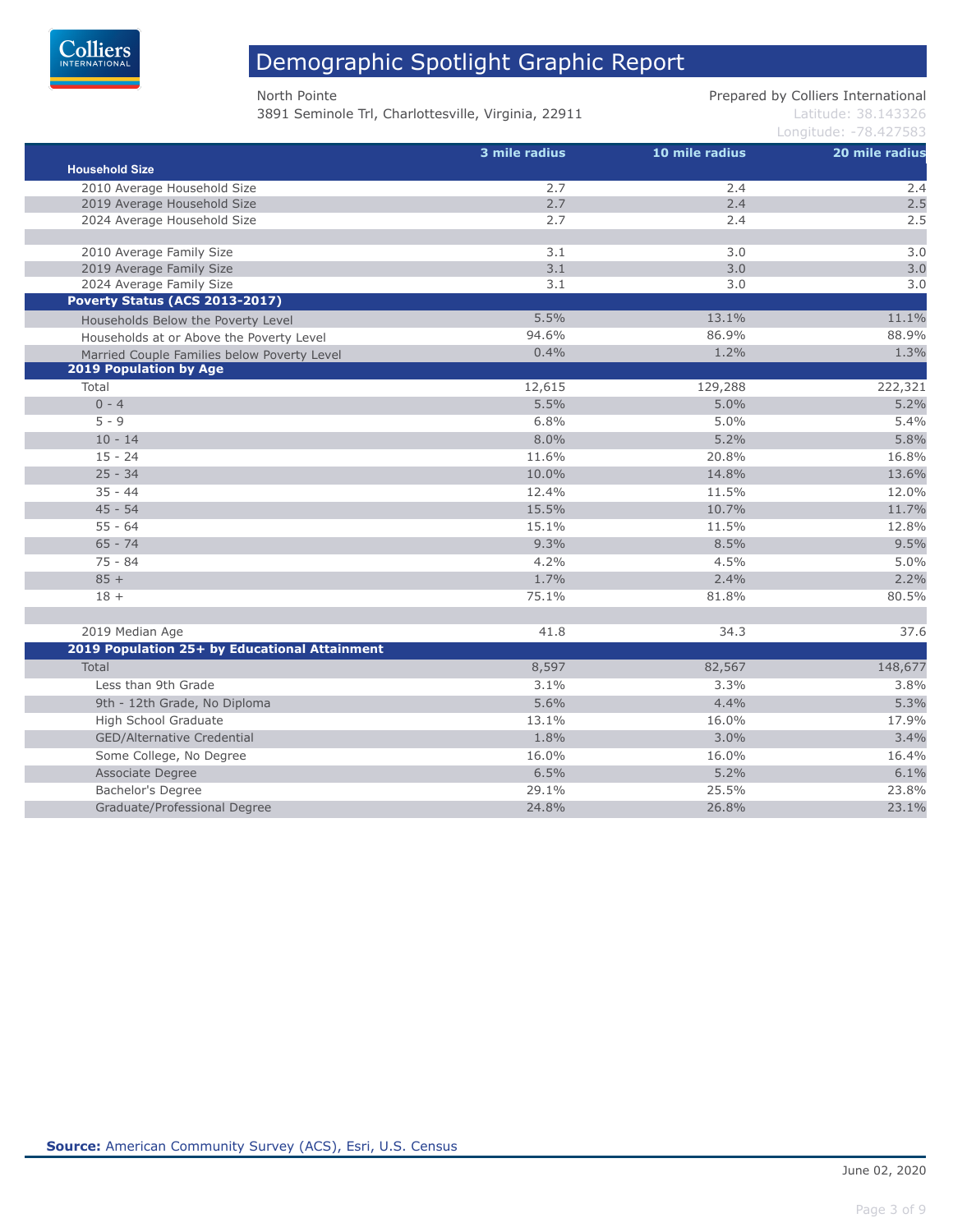

3891 Seminole Trl, Charlottesville, Virginia, 22911 Latitude: 38.143326

North Pointe **Prepared by Colliers International** 

| 2019 Employed Population 16+ by Occupation                   | 3 mile radius | 10 mile radius | 20 mile radius |
|--------------------------------------------------------------|---------------|----------------|----------------|
| Total                                                        | 6,769         | 63,799         | 107,787        |
| <b>White Collar</b>                                          | 75.8%         | 70.5%          | 69.0%          |
| Architecture/Engineering                                     | 2.4%          | 1.9%           | 1.7%           |
| Arts/Design/Entertainment/Sports/Media                       | 2.3%          | 3.3%           | 2.7%           |
| <b>Business/Financial</b>                                    | 4.1%          | 4.6%           | 5.0%           |
| <b>Community/Social Service</b>                              | 1.8%          | 2.4%           | 2.1%           |
| Computer/Mathematical                                        | 3.5%          | 3.9%           | 3.5%           |
| Education/Training/Library                                   | 9.3%          | 10.6%          | 9.5%           |
| Healthcare Practitioner/Technician                           | 6.7%          | 8.6%           | 9.1%           |
| Legal                                                        | 0.7%          | 1.2%           | 1.0%           |
| Life/Physical/Social Science                                 | 5.2%          | 3.5%           | 2.8%           |
|                                                              |               |                |                |
| Management                                                   | 17.1%         | 11.7%          | 11.6%          |
| Office/Administrative Support                                | 11.2%         | 10.0%          | 10.7%          |
| Sales and Sales Related                                      | 11.4%         | 9.0%           | 9.3%           |
| <b>Blue Collar</b>                                           | 9.9%          | 10.7%          | 13.4%          |
| Construction/Extraction                                      | 2.0%          | 2.7%           | 4.0%           |
| Farming/Fishing/Forestry                                     | 0.5%          | 0.5%           | 0.7%           |
| Installation/Maintenance/Repair                              | 3.2%          | 1.9%           | 2.5%           |
| Production                                                   | 2.4%          | 2.6%           | 2.9%           |
| Transportation/Material Moving                               | 1.8%          | 3.1%           | 3.4%           |
|                                                              |               |                |                |
| Other                                                        | 14.3%         | 18.7%          | 17.6%          |
| <b>Building/Grounds Cleaning/Maintenance</b>                 | 3.4%          | 4.3%           | 4.3%           |
| Food Preparation/Serving Related                             | 5.0%          | 7.3%           | 6.2%           |
| Healthcare Support                                           | 1.1%          | 2.0%           | 2.1%           |
| Personal Care/Service                                        | 2.8%          | 3.5%           | 3.2%           |
| <b>Protective Service</b>                                    | 2.1%          | 1.7%           | 1.9%           |
| Occupied Housing Units by Vehicles Available (ACS 2013-2017) |               |                |                |
| <b>Total Households</b>                                      | 4,646         | 47,932         | 81,648         |
| <b>Owner Households</b>                                      | 3,341         | 26,249         | 50,639         |
| No Vehicles                                                  | 0.5%          | 2.1%           | 1.9%           |
| 1 Vehicle                                                    | 22.8%         | 26.1%          | 22.8%          |
| 2 Vehicles                                                   | 45.6%         | 42.5%          | 42.9%          |
| 3 Vehicles                                                   | 24.5%         | 19.4%          | 20.8%          |
| 4 Vehicles                                                   | 5.8%          | 7.1%           | 8.5%           |
| 5 or More Vehicles                                           | 0.9%          | 2.8%           | 3.0%           |
| Renter Households                                            | 1,305         | 21,683         | 31,009         |
| No Vehicles                                                  | 3.1%          | 15.2%          | 13.4%          |
| 1 Vehicle                                                    | 56.8%         | 47.4%          | 45.4%          |
| 2 Vehicles                                                   | 33.6%         | 29.4%          | 31.1%          |
| 3 Vehicles                                                   | 5.8%          | 5.9%           | 7.2%           |
| 4 Vehicles                                                   | 0.7%          | 1.1%           | 2.0%           |
| 5 or More Vehicles                                           | 0.0%          | 1.0%           | 1.0%           |
| Aggregate Number of Vehicles Available                       | 9,086         | N/A            | N/A            |
| Average Number of Vehicles Available                         | 2.0           | N/A            | N/A            |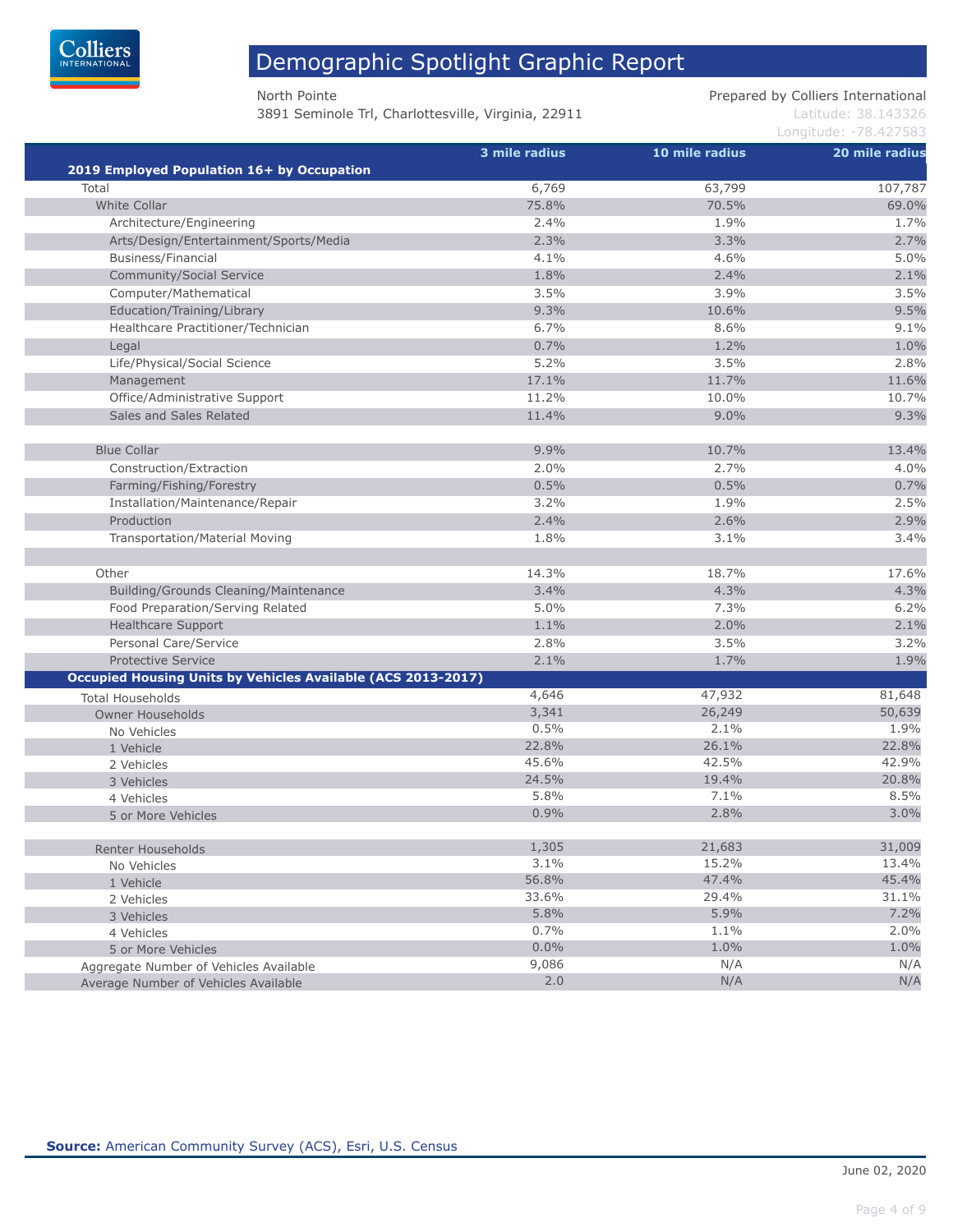

3891 Seminole Trl, Charlottesville, Virginia, 22911 Latitude: 38.143326

North Pointe **Prepared by Colliers International** 

|                                                                                    | 3 mile radius | 10 mile radius | 20 mile radius |
|------------------------------------------------------------------------------------|---------------|----------------|----------------|
| Workers Age 16+ by Transportation to Work (ACS 2013-2017)                          |               |                |                |
| Workers Age 16+                                                                    | 6,424         | 61,204         | 102,842        |
| Worked in State and County of Residence                                            | 68.9%         | 54.9%          | 50.9%          |
| Worked in State but Outside County of                                              | 30.9%         | 44.2%          | 48.1%          |
| Worked Outside State of Residence                                                  | 0.2%          | 1.0%           | 1.0%           |
| Drove Alone to Work                                                                | 80.3%         | 70.7%          | 73.7%          |
|                                                                                    | 12.1%         | 9.0%           | 9.5%           |
| Carpooled<br><b>Took Public Transportation</b>                                     | 0.0%          | 4.4%           | 3.1%           |
| Took a Taxicab                                                                     | $0.0\%$       | 0.2%           | 0.1%           |
| Motorcycled                                                                        | 0.2%          | 0.4%           | 0.3%           |
| Bicycled                                                                           | 0.2%          | 1.5%           | 1.0%           |
| Walked                                                                             | 1.8%          | 6.9%           | 4.7%           |
| Took Other Means of Transportation                                                 | 0.2%          | 1.0%           | 1.0%           |
| Worked at Home                                                                     | 5.2%          | 6.1%           | 6.8%           |
|                                                                                    |               |                |                |
| Travel Time to Work (Did Not Work From Home)<br><5 minutes                         | 2.5%          | 3.0%           | 2.6%           |
| 5-9 minutes                                                                        | 12.5%         | 13.2%          | 10.8%          |
| 10-14 minutes                                                                      | 12.2%         | 20.0%          | 16.3%          |
| 15-19 minutes                                                                      | 16.2%         | 22.2%          | 19.3%          |
| 20-24 minutes                                                                      | 21.9%         | 14.9%          | 15.2%          |
| 25-29 minutes                                                                      | 10.7%         | 5.5%           | 7.4%           |
| 30-34 minutes                                                                      | 10.0%         | 8.5%           | 11.7%          |
| 35-39 minutes                                                                      | 3.6%          | 2.5%           | 2.8%           |
| 40-44 minutes                                                                      | 2.0%          | 2.1%           | 3.0%           |
| 45-59 minutes                                                                      | 5.5%          | 4.9%           | 6.2%           |
| 60-89 minutes                                                                      | 1.3%          | 1.7%           | 3.0%           |
| 90 minutes or more                                                                 | 1.6%          | 1.5%           | 1.9%           |
|                                                                                    | N/A           | N/A            | N/A            |
| Average Commute to Work in Minutes                                                 | N/A           | N/A            | N/A            |
| Aggregate Commute to Work in Minutes<br>2019 Owner Occupied Housing Units by Value |               |                |                |
| Total                                                                              | 3,510         | 27,138         | 52,798         |
| $<$ \$50,000                                                                       | 3.1%          | 1.8%           | 2.5%           |
| \$50,000 - \$99,999                                                                | 0.1%          | 0.9%           | 1.5%           |
| $$100,000 - $149,999$                                                              | 1.3%          | 3.9%           | 5.4%           |
| $$150,000 - $199,999$                                                              | 5.8%          | 9.2%           | 10.8%          |
| \$200,000 - \$249,999                                                              | 14.8%         | 13.0%          | 13.6%          |
| \$250,000 - \$299,999                                                              | 16.9%         | 15.8%          | 14.6%          |
| \$300,000 - \$399,999                                                              | 22.1%         | 19.4%          | 18.2%          |
| \$400,000 - \$499,999                                                              | 15.2%         | 12.0%          | 10.8%          |
| \$500,000 - \$749,999                                                              | 16.7%         | 14.0%          | 13.3%          |
| \$750,000 - \$999,999                                                              | 1.5%          | 5.4%           | 5.0%           |
| $$1,000,000 - $1,499,999$                                                          | 1.9%          | 2.9%           | 2.8%           |
| $$1,500,000 - $1,999,999$                                                          | 0.3%          | 0.5%           | 0.6%           |
| $$2,000,000 +$                                                                     | 0.2%          | 1.1%           | 0.9%           |
| Average Home Value                                                                 | \$390,451     | \$422,126      | \$403,422      |
| Median Home Value                                                                  | \$336,229     | \$327,801      | \$308,953      |
| 2019 Estimated Housing Units by Tenure                                             |               |                |                |
| 2019 Housing Units                                                                 | 5,050         | 54,706         | 94,986         |
| Owner Occupied Housing Units                                                       | 69.5%         | 49.6%          | 55.6%          |
| Renter Occupied Housing Units                                                      | 24.2%         | 42.8%          | 35.2%          |
| Vacant Housing Units                                                               | 6.3%          | 7.6%           | 9.2%           |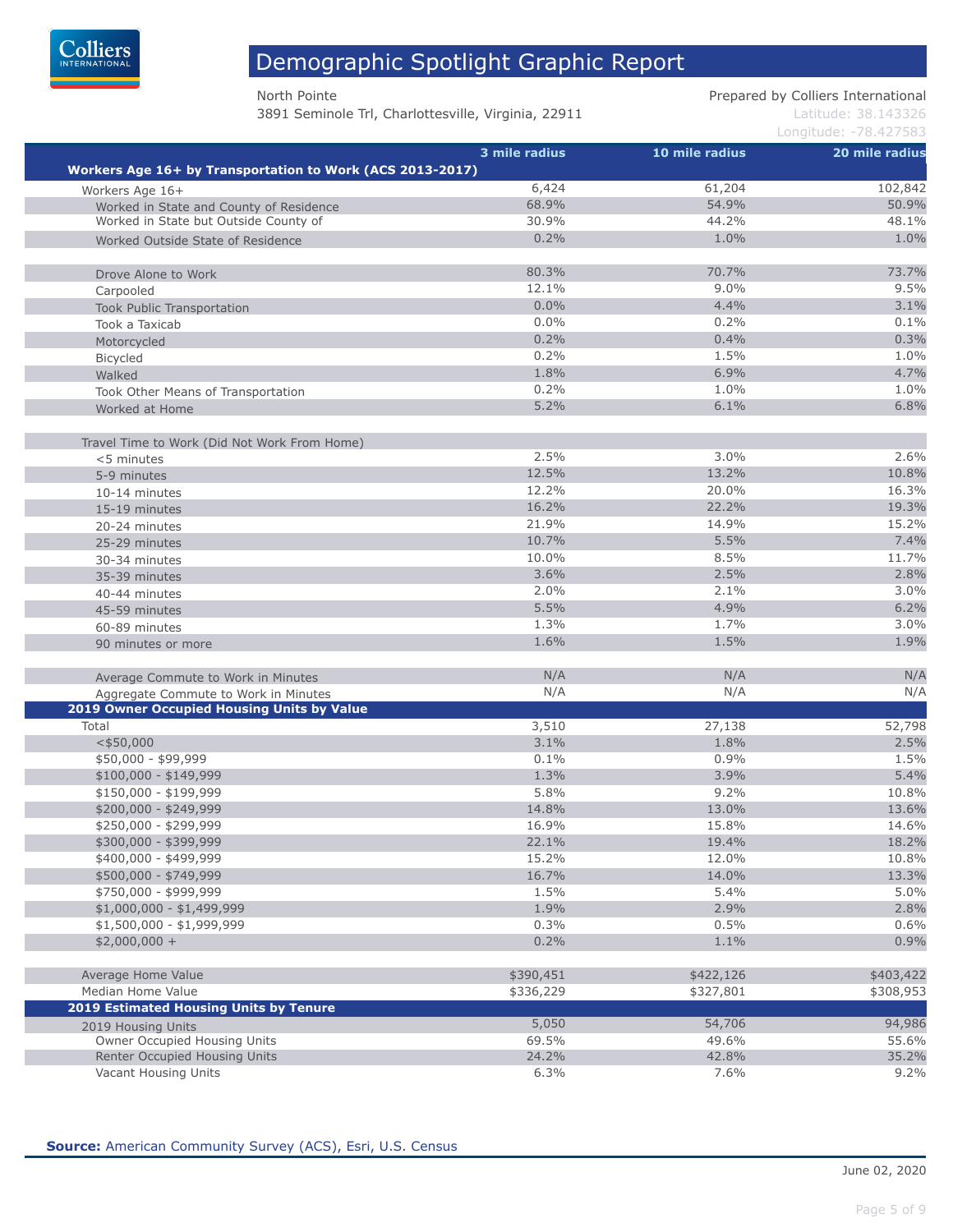

**3891 Seminole Trl, Charlottesville, Virginia, 22911** Latitude: 38.143326

North Pointe **Prepared by Colliers International** 

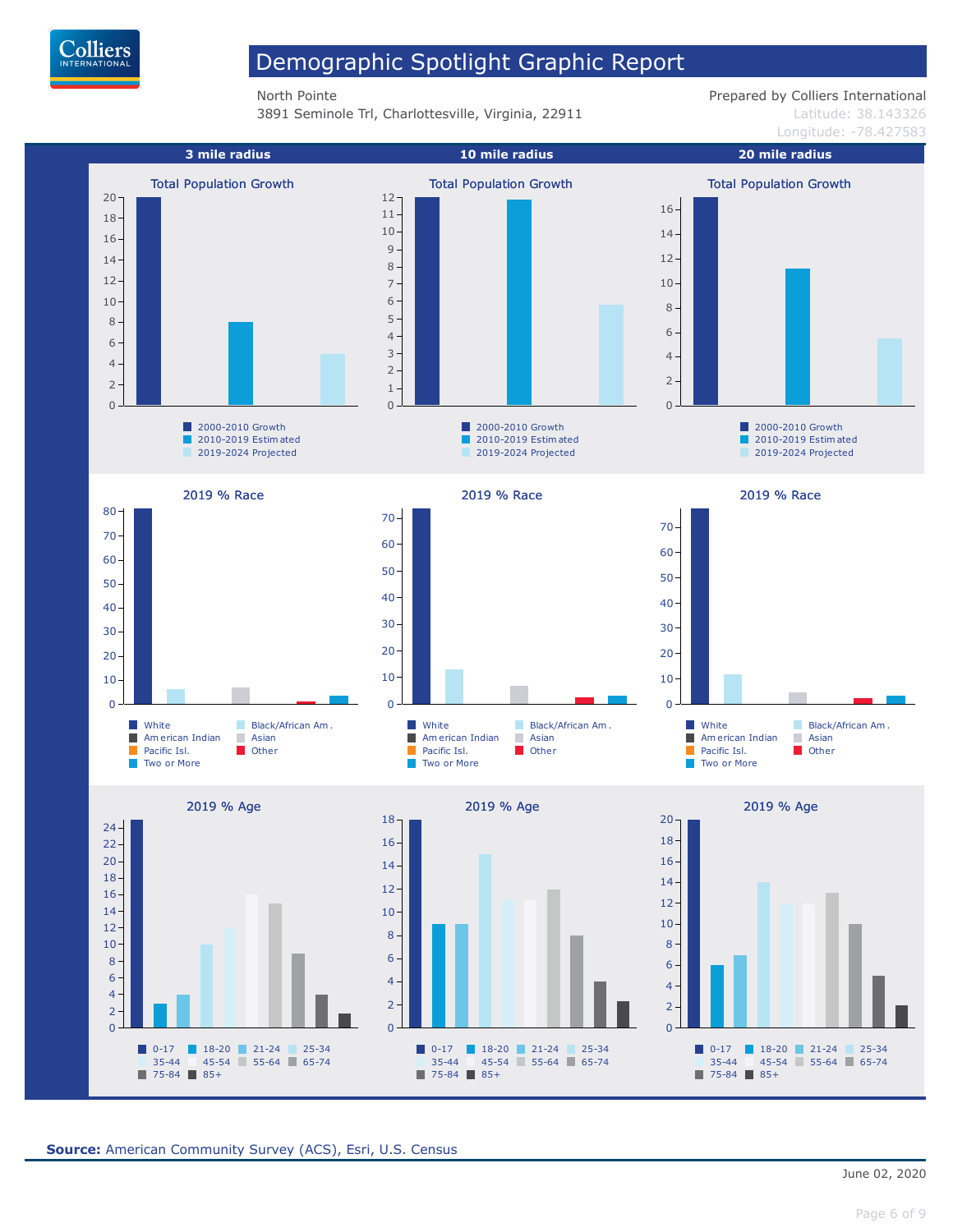

**3891 Seminole Trl, Charlottesville, Virginia, 22911** Latitude: 38.143326

North Pointe **Prepared by Colliers International** 

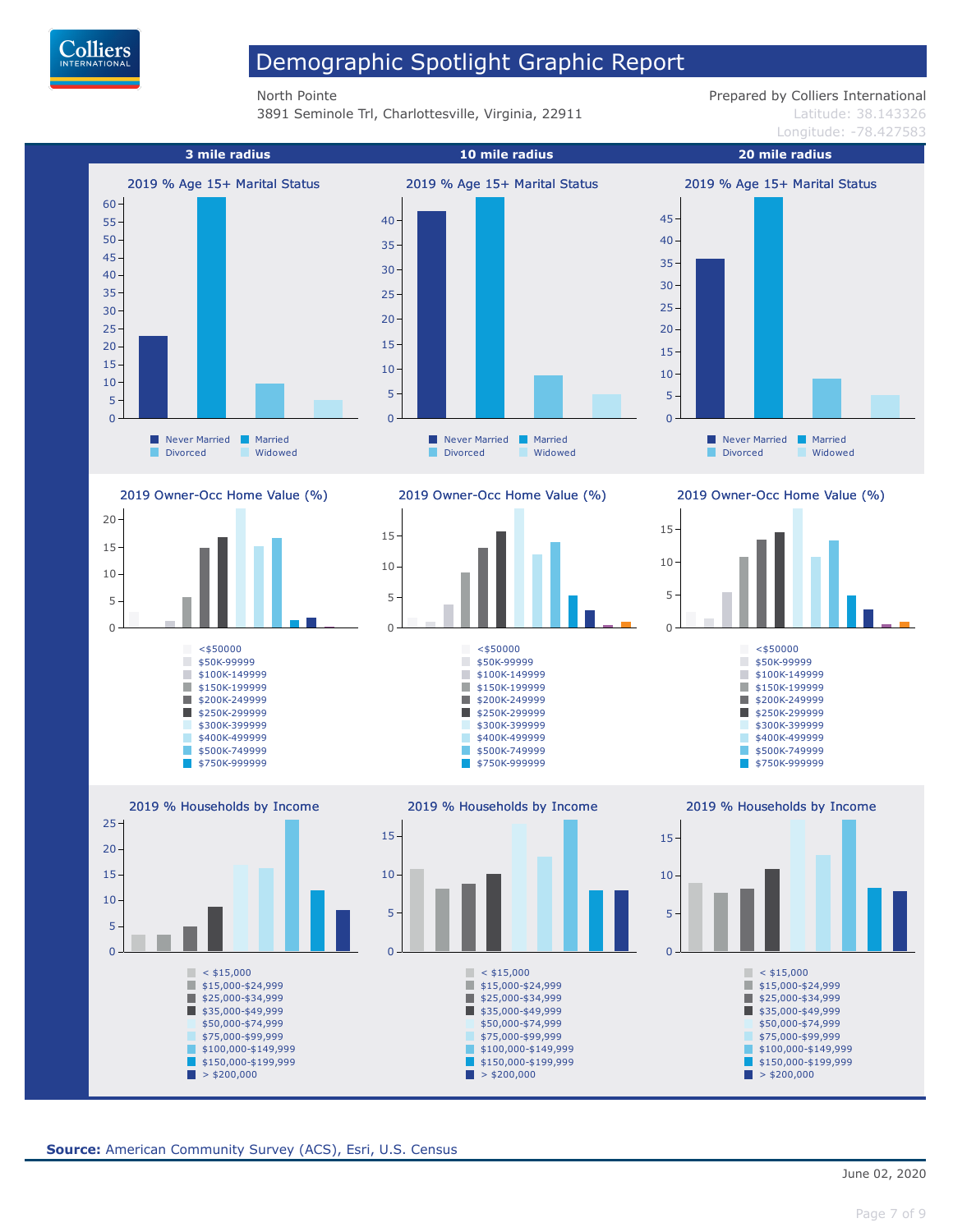

**3891 Seminole Trl, Charlottesville, Virginia, 22911** Latitude: 38.143326

North Pointe **Prepared by Colliers International**